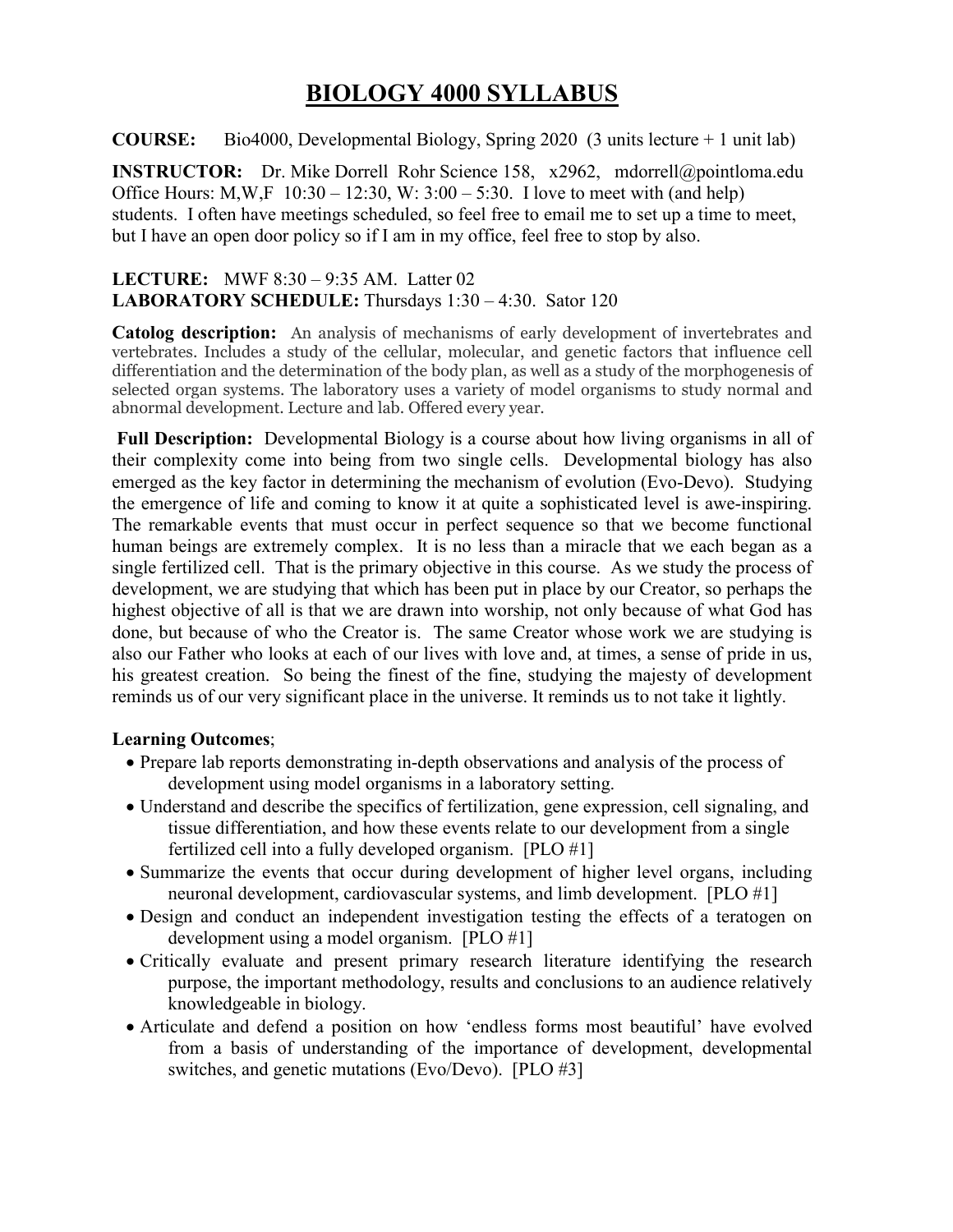### **REQUIRED AND RECOMMENDED BOOKS:**

- 1. **Lab Manual (required):** *Reader from University Reader*
- 2. **Related text (required);** *Endless Forms Most Beautiful.* Sean B. Carroll. Norton Pub.
- 3. **Recommended Text (not required, but the course follows this text closely so this can be a great resource for studying and learing)**: *Developmental Biology*. 11th Edition. Scott F. Gilbert. Sinaur Associates, 2018. ISBN: 9781605354705

#### **PLNU MISSION:** To Teach ~ To Shape ~ To Send

Point Loma Nazarene University exists to provide higher education in a vital Christian community where minds are engaged and challenged, character is modeled and formed, and service becomes an expression of faith. Being of Wesleyan heritage, we aspire to be a learning community where grace is foundational, truth is pursued, and holiness is a way of life.

# **Policies**

### **ATTENDANCE:**

Attendance at lectures and lab sessions is required. Role will be taken using the iClickers as part of the participation grade, and I will take note of attendance. PLNU's official policy regarding attendance states that if the student is absent from more than 10 percent of class meetings (This generally equates to 4 absences), the faculty member can file a written report which may result in de-enrollment. If the absences exceed 20 percent, the student may be deenrolled without notice until the university drop date or, after that date, receive the appropriate grade for their work and participation. See [Academic Policies](http://catalog.pointloma.edu/content.php?catoid=18&navoid=1278) in the Undergraduate Academic Catalog.

Most labs require the use of various model organisms and require extensive preparation and advance setup in order to observe various developmental events. Thus, they cannot be made up. Unexcused absences from a lab will result in a zero for any work done on that day. If you know that you must miss a lab, please come talk to me well in advance of the absence.

#### **CLASS PARTICIPATION:**

In addition to attendance, you are expected to participate in class discussions. I lecture in a semi-discussion style manner and I expect you to be willing to participate by volunteering to answer questions as we go and asking questions whenever you are confused. As seniors you should be ready to participate in class, an important skill to learn for participation in meetings later in your career. 5% of your grade will be based on your active participation in class.

#### **ACADEMIC HONESTY**:

Students should demonstrate academic honesty by doing original work and by giving appropriate credit to the ideas of others. Academic dishonesty is the act of presenting information, ideas, and/or concepts as one's own when in reality they are the results of another person's creativity and effort. A faculty member who believes a situation involving academic dishonesty has been detected may assign a failing grade for that assignment or examination, or, depending on the seriousness of the offense, for the course. Faculty should follow and students may appeal using the procedure in the university Catalog. See [Academic](http://catalog.pointloma.edu/content.php?catoid=18&navoid=1278)  [Policies](http://catalog.pointloma.edu/content.php?catoid=18&navoid=1278) for definitions of kinds of academic dishonesty and for further policy information.

### **ACADEMIC ACCOMMODATIONS**:

If you have a diagnosed disability, please contact PLNU's Disability Resource Center (DRC) to demonstrate need and to register for accommodation by phone at 619-849-2486 or by email at [DRC@pointloma.edu.](mailto:DRC@pointloma.edu) See [Disability Resource Center](http://www.pointloma.edu/experience/offices/administrative-offices/academic-advising-office/disability-resource-center) for additional information.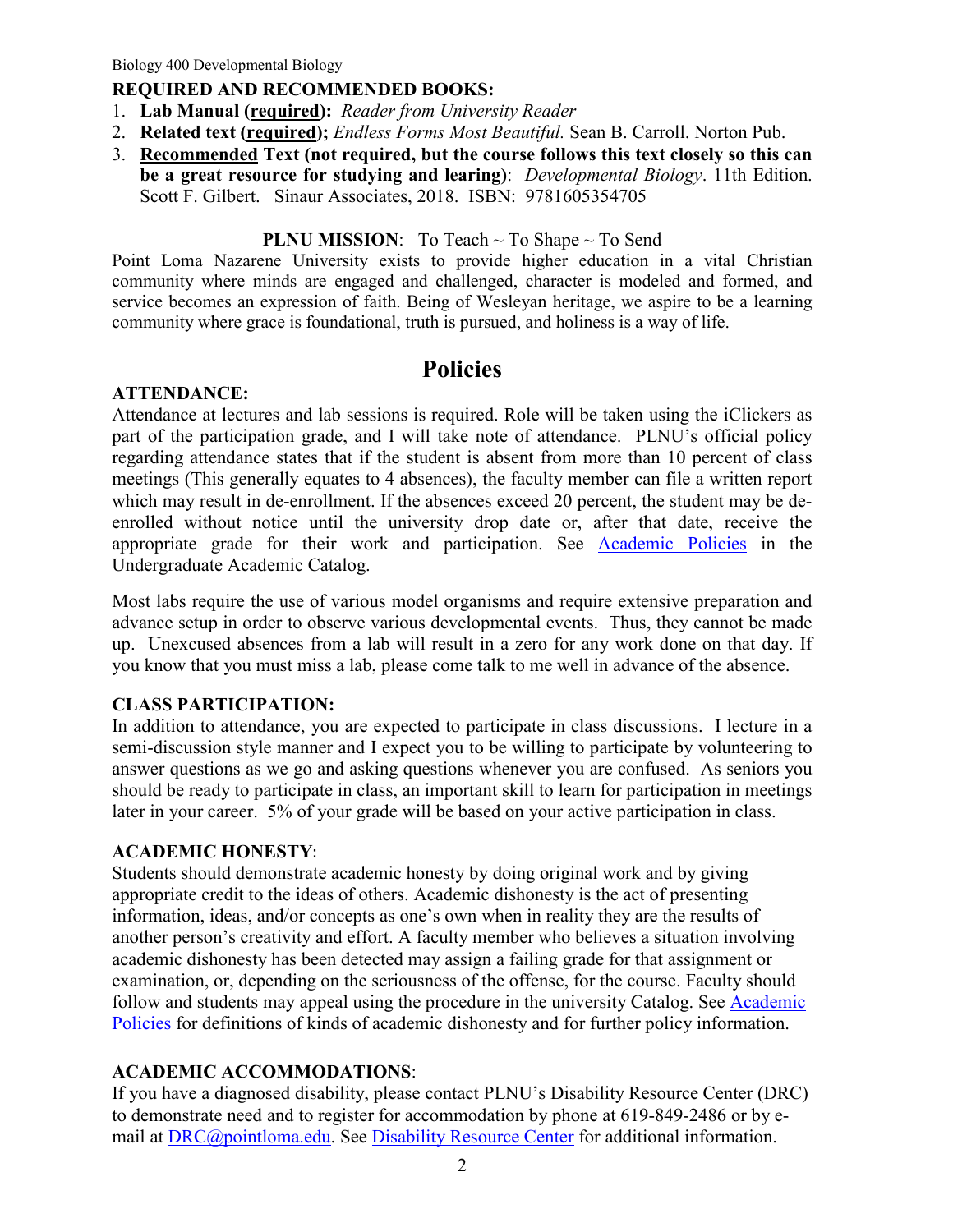## **FERPA POLICY**

In compliance with federal law, neither PLNU student ID nor social security number should be used in publicly posted grades or returned sets of assignments without student written permission. This class will meet the federal requirements by (Note: each faculty member should choose one strategy to use: distributing all grades and papers individually; requesting and filing written student permission; or assigning each student a unique class ID number not identifiable on the alphabetic roster.). Also in compliance with FERPA, you will be the only person given information about your progress in this class unless you have designated others to receive it in the "Information Release" section of the student portal. See Policy Statements in the (undergrad/ graduate as appropriate) academic catalog.

## **PLNU COPYRIGHT POLICY**

Point Loma Nazarene University, as a non-profit educational institution, is entitled by law to use materials protected by the US Copyright Act for classroom education. Any use of those materials outside the class may violate the law.

# **Major projects and assignments:**

### **JOURNAL CLUB:**

A major aspect of keeping up to date with current scientific findings entails reading current primary literature and discussing the findings with colleagues. During 6 labs over the course of the semester, you will be given an article to read. We will be discussing these articles together in lab. Each person will be assigned two articles to present in groups of  $3 - 4$ . This group will be in charge of presenting the major findings of the article in a journal club style format on the assigned week. In this manner, everyone will participate in leading two discussions throughout the semester. How you divide the material within your group is up to you. You will be evaluating the other members of your group for participation and their input. I will be evaluating the group on your understanding and presentation of the material. **All students who are not presenting are expected to have read the article.** A significant portion of this evaluation will be based on participation in the discussion, questions asked, etc., even when you are not assigned to present the article.

### **REFLECTION ON EVOLUTION AND DEVELOPMENT**

Over the course of the semester, we will be relating development to the mechanisms of evolution. During this time, we will also discuss the theological implications of these topics. As part of this section, we will be reading the book "Endless Forms Most Beautiful" ('*EFMB*'), by Sean Carroll. This is an excellent book which I feel ties together the concepts of developmental biology and does a great job of relating them to our current understanding of evolution. As part of this section, you will be expected to write a  $\sim$ 1500 word reflection of development and evolution that incorporates aspects of your learned knowledge of developmental biology, our reading of EFMB, and our discussions throughout the course. These discussions are designed to present the evidence from developmental biology in support of evolution, and to discuss how science and religion can tie together rather than conflict, they are not designed to force any particular stance on this topic. Your stance can shine through in this reflection, regardless of what your viewpoint may be (in fact, I encourage that), as long as your ideas are clearly stated and supported, and a clear understanding of what we've learned in developmental biology is apparent.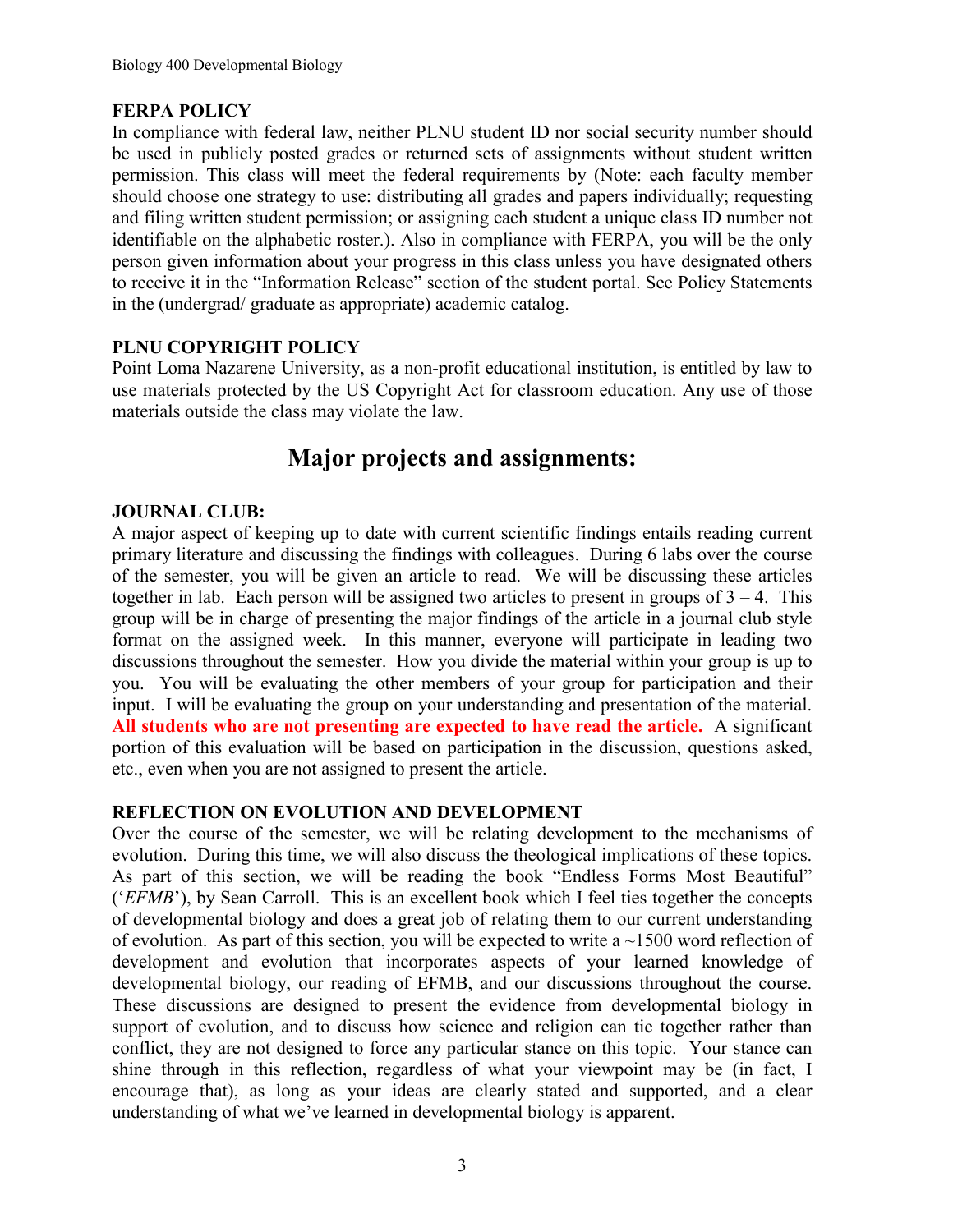### **BRIEF SUMMARIES OF SCIENTIFIC AMERICAN AND NAUTILUS ARTICLES**

Periodically throughout the semester, I will be distributing some relatively simple overviews that relate to particular topics (6 total are planned). These are designed give you an overview of what we are discussing, even while we are diving into some of the more intimate details. They are also designed to give you some extra historical background information, or make you think about the context of the information we are learning as it applies to human life and our beliefs. You will be expected to write and turn in a short summary of each of these (~500 words) that summarizes the article, its main points, and how it fits into our topics.

### **EVALUATION AND GRADING:**

Exams: Exam II, III, and IV will be cumulative, and thereby will include questions from the previous section of the course. Exam II and III will consist of approximately 15% from the previous section(s), and the final exam (Exam IV) will be about 65% cumulative.

Summary: The activities described above will contribute to your total course grade based on the following percentages (these are subject to change slightly):

| Exams I, II, III, IV(Final)                                   | $\sim 55\%$ |
|---------------------------------------------------------------|-------------|
| Lab                                                           | $\sim$ 15%  |
| Journal club                                                  | $\sim 10\%$ |
| Reflection on <i>EFMB</i> evo / devo                          | $\sim 8\%$  |
| Scientific American and Nautilus article summaries (homework) | $\sim 8\%$  |
| class participation                                           | $\sim$ 4 %  |
| <b>Total</b>                                                  | $100\%$     |

Letter grades will be assigned at the end of the course based on your percentage of total possible points, according to the following APPROXIMATE scale:

| $A = 93 - 100\%$                               | A- $90-93\%$ B+ $87-90\%$ B- $83-87\%$ |  |  |
|------------------------------------------------|----------------------------------------|--|--|
| $C+$ 77 – 80% C 73 – 77% C 70 – 73% D 60 – 70% |                                        |  |  |
| $NC/F < 60\%$                                  |                                        |  |  |

**Plusses and minuses (***e.g.***, B+/A-) will be determined partially at the instructor's discretion. A major factor in this decision will be** *class participation and general effort***. (As a general rule +/- 2-3% from the cutoff grades will usually be given +/- grades). I reserve the right to assign anyone within the 2-3% range with the letter grade I feel appropriate. For example, someone with a 92.4% could receive an 'A' or an 'A-' depending on the level of participation and effort exhibited throughout the course.**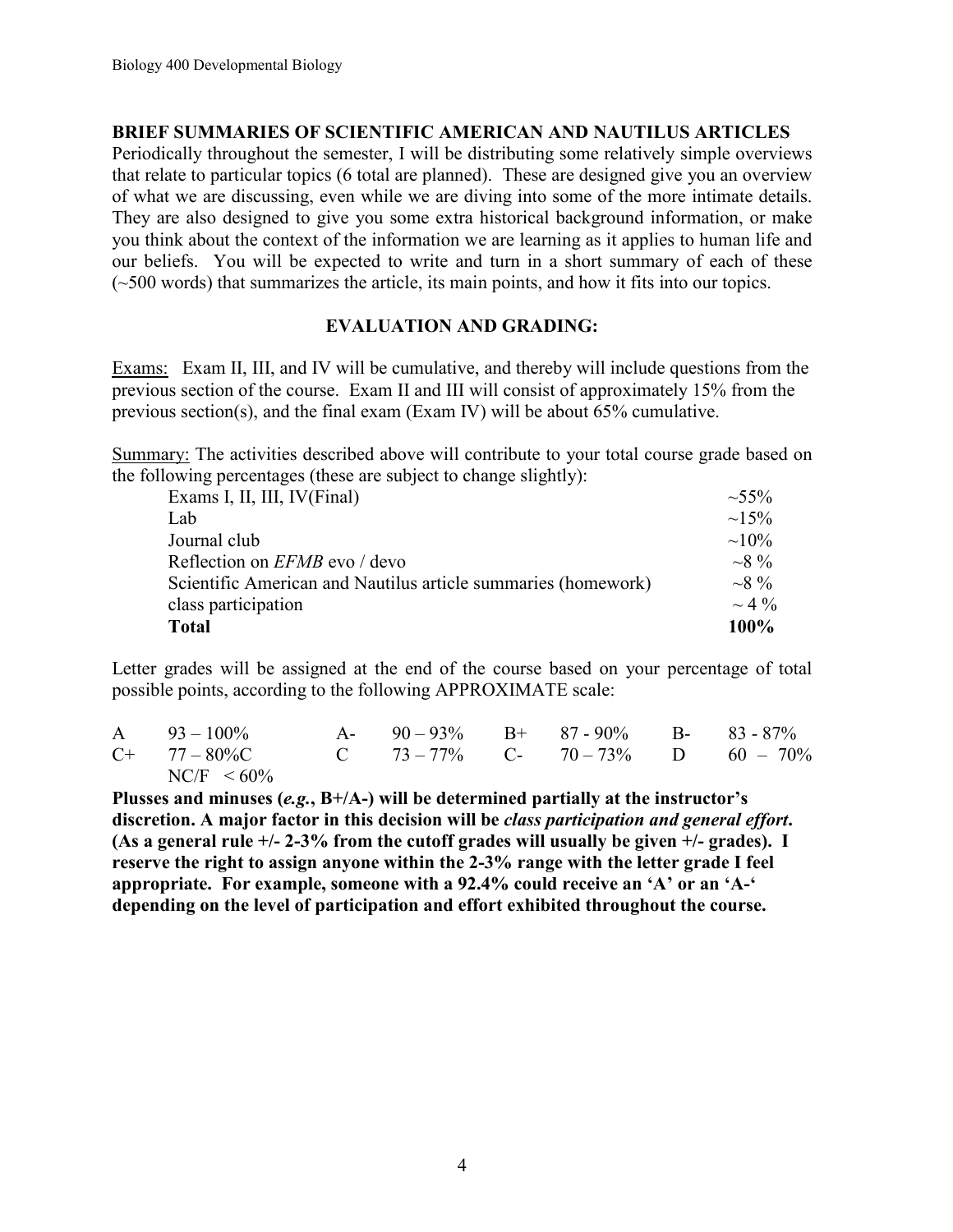| <b>Week</b>                                                | Date                                                          | <b>Topic</b>                                                                                 | Dev. Bio (Gilbert)<br><b>Textbook Ref.</b>      |  |
|------------------------------------------------------------|---------------------------------------------------------------|----------------------------------------------------------------------------------------------|-------------------------------------------------|--|
| Week<br>$\boldsymbol{l}$                                   | $1 - 14$<br>(Tues)                                            | Intro to Dev Bio;                                                                            |                                                 |  |
|                                                            | $1 - 15$                                                      | Questions of Dev. Bio, History, Stages of<br>Development, and Fate Mapping                   | Chapter 1                                       |  |
|                                                            | $1 - 16$                                                      | Specification                                                                                | Chapter 2                                       |  |
|                                                            | $1 - 20$                                                      | <b>No Class; MLK Jr. Day</b>                                                                 |                                                 |  |
| Week<br>$\overline{2}$                                     | $1-22$                                                        | Paradigm of differential gene expression<br>(Be reading "Developmental Switches")            | Chapter 3                                       |  |
|                                                            | $1 - 24$                                                      | No Class (first Friday off)                                                                  |                                                 |  |
|                                                            | $1 - 27$                                                      | Paradigm of differential gene expression                                                     | Chapter 3                                       |  |
| Week                                                       | $1-29$                                                        | (Due "Developmental Switches" by 8:30 on Wed)                                                |                                                 |  |
| $\boldsymbol{\beta}$                                       | $1 - 31$                                                      | Cell-cell communication in development                                                       | Chapter 4 Pgs $95 -$<br>119, 137 - 141          |  |
|                                                            | $2 - 3$                                                       | DUE: Nautilus Article #1 due by 8:30 on 2-3                                                  | Chapter 4 Pgs $95 -$                            |  |
| Week<br>$\overline{4}$                                     | $2 - 5$                                                       | Cell-cell communication in development                                                       | 119, 137 - 141                                  |  |
|                                                            | $2 - 7$                                                       | No Class (2nd Friday off)                                                                    |                                                 |  |
| Exam#1<br>2-13 Lab Period;<br>Exam I (covers $Ch. 1 - 4$ ) |                                                               |                                                                                              |                                                 |  |
|                                                            | $2 - 10$                                                      | Catch-up day / EFMB discussion. Intro & Chapters 1-3                                         |                                                 |  |
| Week                                                       | $2 - 12$                                                      |                                                                                              | Chapter 7                                       |  |
| 5                                                          | $2 - 14$                                                      | Fertilization                                                                                |                                                 |  |
| <b>On your own</b>                                         |                                                               | Independent study: "The Stem Cell Concept"                                                   | Ch. 5: Pg $143 - 147$ ,<br>$167 - 177$ (canvas) |  |
|                                                            | $2 - 17$                                                      | Fertilization                                                                                | Chapter 7                                       |  |
| Week                                                       | $2-19$                                                        | Early development; snails and C.elegans                                                      | Pgs 255 - 269                                   |  |
| 6                                                          | $2 - 21$                                                      | $\overline{DUE}$ : Nautilus Article #2 due by 8:30 on 2-21<br>Early development; Sea urchins | Chapter 10                                      |  |
|                                                            | $2 - 24$                                                      | No Class (3rd Friday off) (Day off switched from Mon $\rightarrow$ Fri this week)            |                                                 |  |
| Week<br>$\overline{7}$                                     | $2 - 26$                                                      | Drosophila                                                                                   |                                                 |  |
|                                                            | $2 - 28$                                                      |                                                                                              | Chapter 9                                       |  |
| Week                                                       | $3 - 2$                                                       | Drosophila                                                                                   | Chapter 9                                       |  |
| 8                                                          | $3-4$                                                         |                                                                                              |                                                 |  |
|                                                            | $3-6$                                                         | No Class (4th Friday off)                                                                    |                                                 |  |
| March $9 - 13$ ; No class (Spring break)                   |                                                               |                                                                                              |                                                 |  |
| $\boldsymbol{Exam}$ #2                                     | Exam 2 (covers $Ch. 7 - 10$ )<br>$3-19$<br><b>Lab Period;</b> |                                                                                              |                                                 |  |
| Week<br>9                                                  | $3-16$                                                        | Catch-up day; EFMB discussion. Chapters 4 - 8                                                |                                                 |  |
|                                                            | $3 - 18$                                                      |                                                                                              | Chapter 11: $344-$                              |  |
|                                                            | $3 - 20$                                                      | Early development in zebrafish                                                               | 357, 365 - 378                                  |  |
| Week<br>10                                                 | $3 - 23$                                                      | Early development in birds; DUE: Nautilus<br>Article #3 due by $8:30$ on $3-23$              | Chapter 12: pg 379 -<br>388                     |  |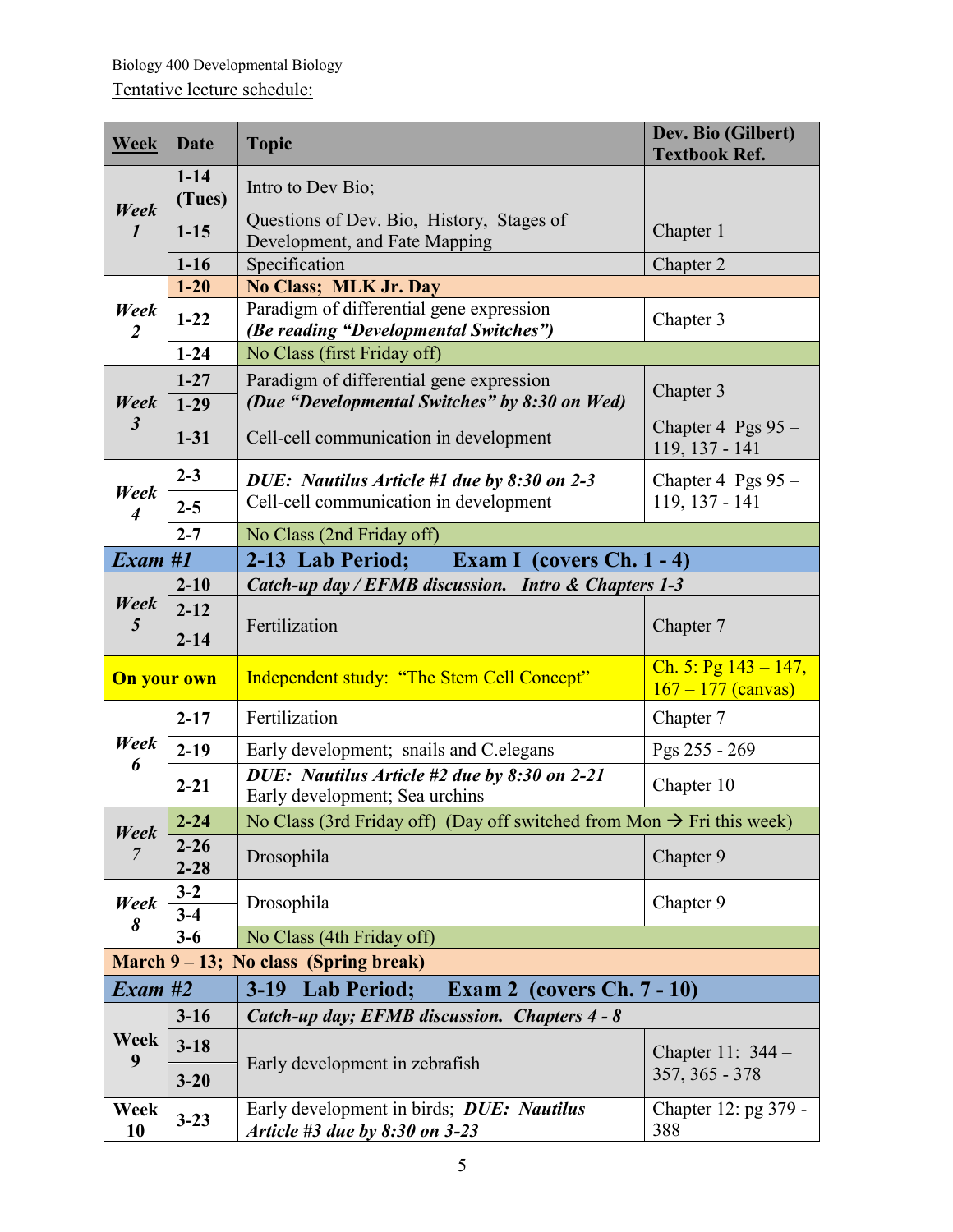Biology 400 Developmental Biology

|                                                                | $3 - 25$         | Early development in mammals<br>(Be reading "What makes us human")      | Chapter 12                                             |
|----------------------------------------------------------------|------------------|-------------------------------------------------------------------------|--------------------------------------------------------|
|                                                                | $3 - 27$         | No Class (5th Friday off)                                               |                                                        |
| Week<br>11                                                     | $3 - 30$         | Early development in mammals                                            | Chapter 12                                             |
|                                                                | $4-1$<br>$4 - 3$ | ( $DUE$ 4-1; "What makes us<br>Ectoderm<br>human" 500 word summary)     | Chapter 13 and 14                                      |
|                                                                | $4-6$            | Ectoderm                                                                | Chapter 13 and 14                                      |
| Week<br>$4 - 8$<br>12                                          |                  | Catch-up day/EFMB discussion. Chapters 9-11                             |                                                        |
|                                                                | $4 - 10$         | <b>Easter Recess</b>                                                    |                                                        |
|                                                                | $4 - 13$         | <b>Easter Recess</b>                                                    |                                                        |
| Week                                                           | $4 - 15$         |                                                                         | Chapter 15: $463-$                                     |
| 13                                                             | $4 - 17$         | <b>Neural Crest</b>                                                     | $470, 474 - 482, 488$<br>$-502$                        |
| <b>Exam</b><br>4-23 Lab Period; Exam 3<br>(covers Ch. 11 - 15) |                  |                                                                         |                                                        |
| Week<br>14                                                     | $4 - 20$         | (Evo/Devo reflections due by end of Mon; 4-20) M<br><b>Neural Crest</b> | Chapter 15: $463 -$<br>$470, 474 - 482, 488$<br>$-502$ |
|                                                                | $4 - 22$         | Mesoderm (heart development)<br>(Be reading "How limbs develop")        | Chapter 18<br>$(592 - 605)$                            |
|                                                                | $4 - 24$         | No Class (6th Friday off)                                               |                                                        |
| <b>Week</b><br>15                                              | $4 - 27$         | Mesoderm (heart development)                                            |                                                        |
|                                                                | $4 - 29$         | Tetrapod Limb                                                           |                                                        |
|                                                                | $5-1$            | (DUE Wed 4-29; "How limbs develop" 500 word<br>summary)                 | Chapter 14                                             |
| <b>Final Exam;</b><br>Monday May 4th; 7:30 - 10:00             |                  |                                                                         |                                                        |

**FINAL EXAMINATION POLICY** - Successful completion of this class requires taking the final examination on its scheduled day. The final examination schedule is posted on the Class Schedules site. NO requests for early examinations or alternative days will be approved.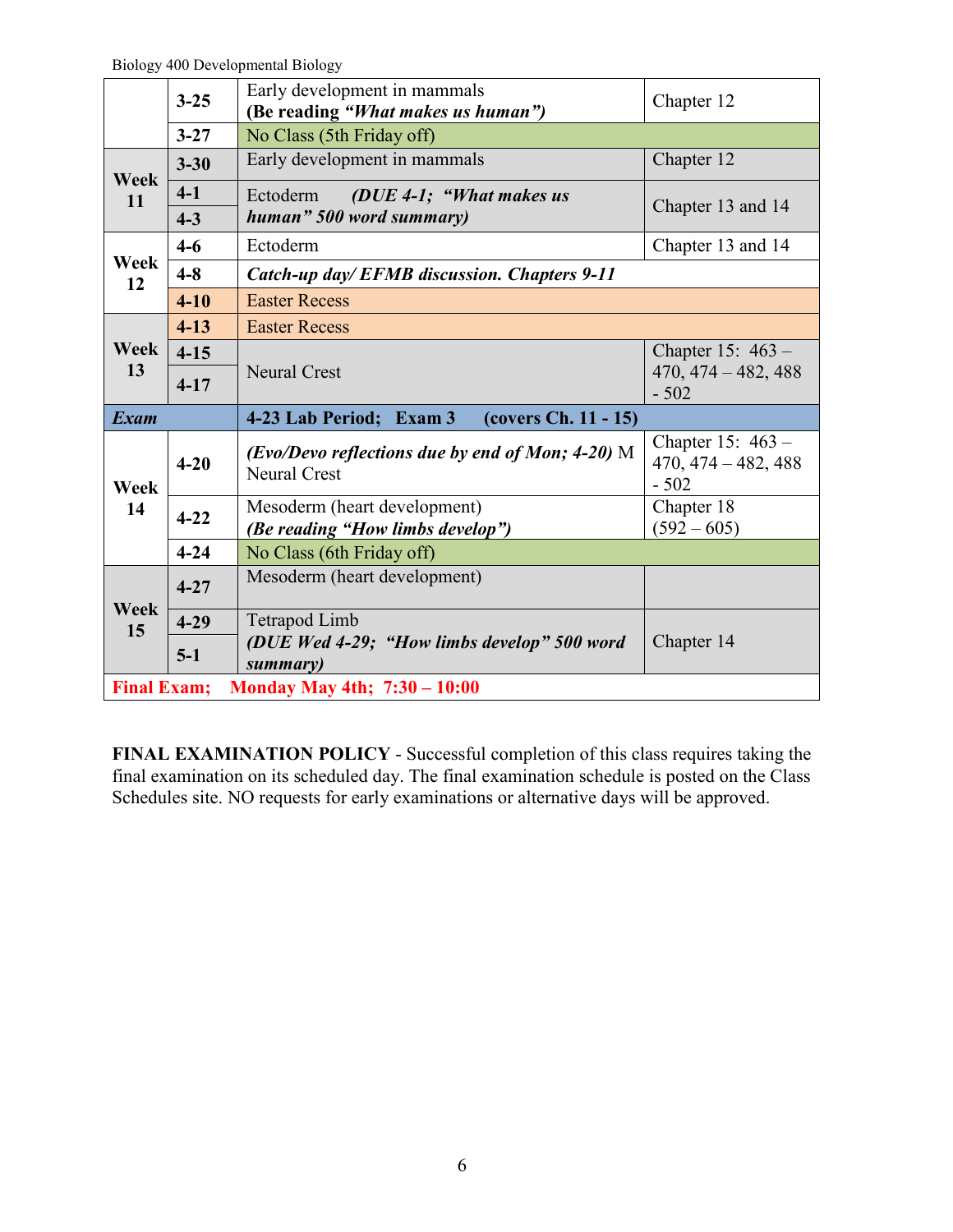## **Tentative lab schedule:**

| <b>Date</b>                               | <b>Topic</b>                                                                                                                   | <b>Text</b>                                                                          |  |
|-------------------------------------------|--------------------------------------------------------------------------------------------------------------------------------|--------------------------------------------------------------------------------------|--|
| $1 - 16$                                  | Lab 1: Chick embryos                                                                                                           | Chick embryonic development                                                          |  |
|                                           |                                                                                                                                | (lab manual pgs 1-5).                                                                |  |
| $1-23$                                    | Lab 2: (intro;<br>practice<br>de-<br>jellying axolotls)                                                                        | (2) Axolotls (Lab manual pages 7-11)                                                 |  |
|                                           |                                                                                                                                | <b>Journal club #1. Science article DNA methylation in honeybee</b>                  |  |
| $1 - 30$                                  | <i>epigenetics (first part of lab)</i><br>Lab 2b (perform retinoic acid                                                        | <b>Axial Patterning in Axolotls (lab manual</b>                                      |  |
|                                           | and cyclopamine mutagenesis),                                                                                                  | Pg. $7-11$ )                                                                         |  |
|                                           | Lab 1c.                                                                                                                        | Continue chick embryonic development<br>observations (euthanize remaining chicks)    |  |
| Lab 2c analysis of teratogenic<br>$2 - 6$ |                                                                                                                                | (2) Axolotls; analysis (manual 7-11);                                                |  |
|                                           | effects on axolotls                                                                                                            | (self-designed exp.) - planning stages (read<br>$pgs 29 - 35$ in lab manual)         |  |
|                                           | <b>Journal club <math>\sharp 2</math>.</b> Stem cells and eye regeneration                                                     |                                                                                      |  |
| $2 - 13$                                  | Exam 1 (Chapters $1-4$ ).                                                                                                      |                                                                                      |  |
| $2 - 20$                                  | Lab <sub>3</sub>                                                                                                               | Sea Urchin / Sand dollar Fertilization<br>(lab)<br>manual pgs 13-16)                 |  |
| $2 - 27$                                  | zebrafish embryo observations                                                                                                  | Zebrafish embryonic development<br>observations (lab manual pages 21 - 28)           |  |
|                                           | Lab 4; (self-designed teratogen                                                                                                |                                                                                      |  |
|                                           | experiment).                                                                                                                   | Come prepared to work on your teratogen<br>experiment. Matings will be set up prior. |  |
|                                           |                                                                                                                                | Journal club #3. iPS cells & modeling Spinal Muscular Atrophy (SMA)                  |  |
| $3 - 5$                                   | Lab 5 (or Lab 4 work):                                                                                                         | Retina dissection and staining (lab manual<br>pgs 37-43); demonstration of imaging   |  |
|                                           | Journal club #4. Nature articleGeneration of a novel wing pattern by<br>wingless morphogen (during retina staining incubation) |                                                                                      |  |
| $3-9 \rightarrow 3-12$                    | <b>Spring break</b>                                                                                                            |                                                                                      |  |
| $3-19$                                    | <b>Exam II</b> (Chapter 7-10)                                                                                                  |                                                                                      |  |
| $3 - 26$                                  | Evo - Devo video / human                                                                                                       | Evo - Devo video / human skulls /                                                    |  |
|                                           | skulls / continue to work on                                                                                                   | continue to work on teratogen experiment.                                            |  |
| $4 - 2$                                   | teratogen experiment.<br>Lab 4 work                                                                                            |                                                                                      |  |
|                                           |                                                                                                                                | Continue to work on self-designed<br>experiment with zebrafish                       |  |
|                                           | Journal club #5. Nature article Control of ground state pluripotency                                                           |                                                                                      |  |
|                                           | by allelic regulation of Nanog.                                                                                                |                                                                                      |  |
| $4 - 9$                                   | <b>No lab: Happy Easter!</b>                                                                                                   |                                                                                      |  |
| $4-16$                                    | Lab 4 work                                                                                                                     | Continue to work on self-designed<br>experiment with zebrafish                       |  |
| $4 - 23$                                  | <b>Exam III (chapters 11-15)</b>                                                                                               |                                                                                      |  |
| $4 - 25$                                  | <b>Presentations</b>                                                                                                           | <b>Teratogen presentations (by group)</b>                                            |  |
|                                           | Journal club #6. Science article Diffusible signals and limb dev.                                                              |                                                                                      |  |